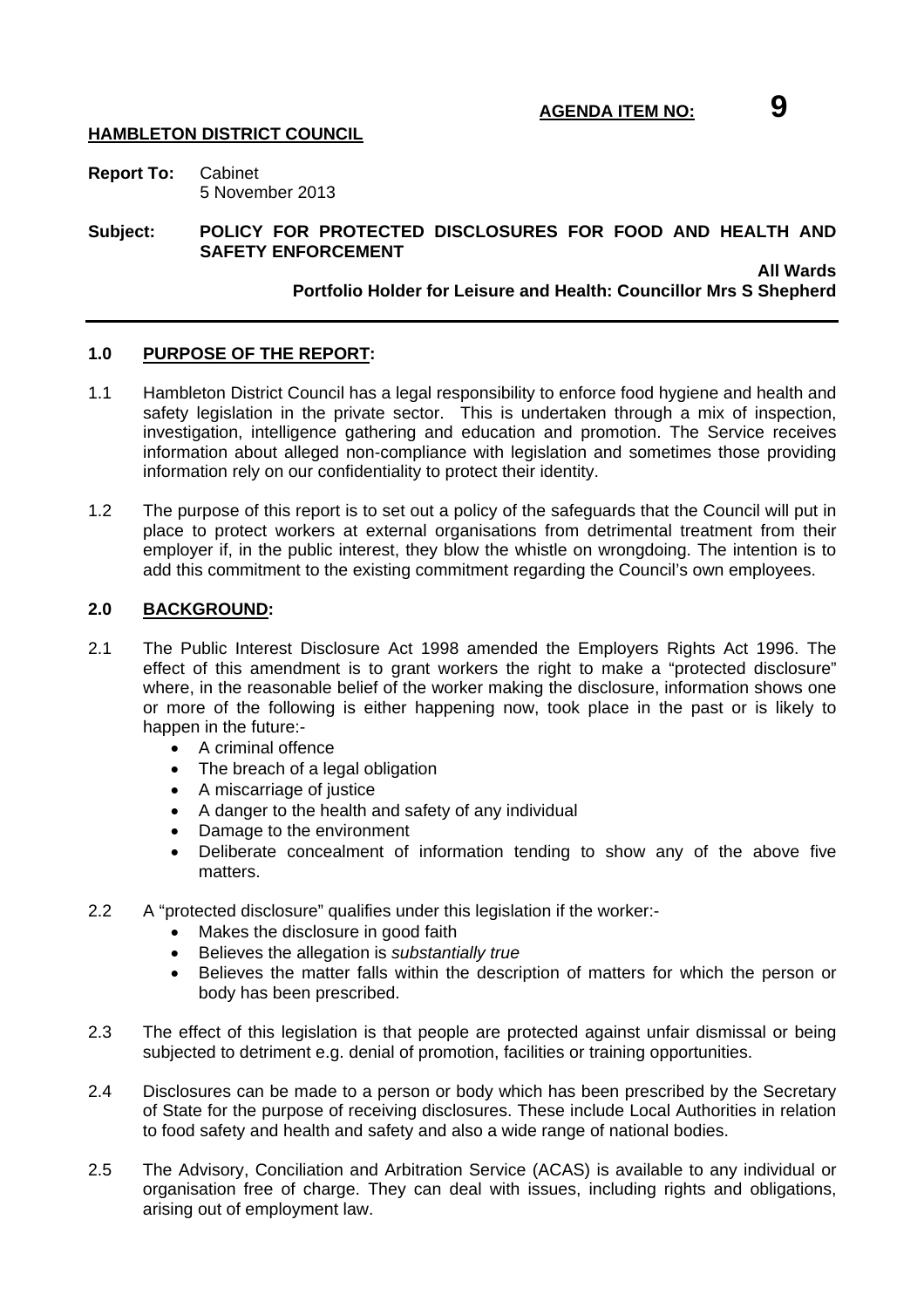- 2.6 "Public Concern at Work" is an independent organisation which can provide guidance and training to employers on protected disclosures and can offer free advice to employees unsure whether or how to raise a concern about workplace wrongdoing.
- 2.7 The Council adopted a Whistleblowing Policy in relation to its own employees in December 2011. That Policy enabled employees to raise issues where they may be concerned about what is happening at work.
- 2.8 This proposed addition is intended to offer safeguards that would apply to workers at external organisations where the Local Authority is the enforcing Authority in relation to food safety and health & safety. Employees and others at those establishments may then be protected if they raise concerns about what is happening in their workplaces.

### **3.0 LINK TO COUNCIL PRIORITIES:**

3.1 This policy will contribute to the Council's priority of encouraging our residents to become more involved in making decisions and delivering services which impact on their local communities. By enabling people to report situations or behaviour as a whistleblower, they can be assured that they will be protected under the provisions of the Public Interest Disclosure Act 1998.

## **4.0 RISK ASSESSMENT:**

4.1 There are no significant risks to the Council.

## **5.0 FINANCIAL IMPLICATIONS:**

5.1 There are no financial implications in the adoption of this Policy.

### **6.0 LEGAL IMPLICATIONS:**

6.1 Local Authorities are specifically prescribed as "Prescribed Persons" in Orders made under the Public Interest Disclosure Act 1998 and are likely to receive qualifying disclosures. The Council therefore has a responsibility to safeguard any information it receives and the people who provide that information.

### **7.0 RECOMMENDATION(S):**

7.1 That the attached Policy for Protected Disclosures for Food and Health and Safety Enforcement at Annex A be adopted by Hambleton District Council and added to the existing Whistleblowing Policy in relation to external organisations.

### DAVID GOODWIN

| <b>Background papers:</b>                                                                                                                                                                                                                                                                                                                                                             | Employment Rights Act 1996<br>Public Interest Disclosure Act 1998<br>Disclosures in the Public Interest: Protections for Workers who "Blow<br>the Whistle". (PL502 Rev 3). Department for Trade and Industry (DTi)<br>(now Department for Business, Innovation and Skills (BIS)).<br>"Blowing the whistle to a prescribed person". List of prescribed<br>people and bodies. BIS. February 2013.<br>Anti-Fraud and Corruption Policy. Hambleton District Council.<br>December 2011 |
|---------------------------------------------------------------------------------------------------------------------------------------------------------------------------------------------------------------------------------------------------------------------------------------------------------------------------------------------------------------------------------------|-----------------------------------------------------------------------------------------------------------------------------------------------------------------------------------------------------------------------------------------------------------------------------------------------------------------------------------------------------------------------------------------------------------------------------------------------------------------------------------|
| <b>Author ref:</b>                                                                                                                                                                                                                                                                                                                                                                    | PM.                                                                                                                                                                                                                                                                                                                                                                                                                                                                               |
| Contact:                                                                                                                                                                                                                                                                                                                                                                              | Philip Mepham                                                                                                                                                                                                                                                                                                                                                                                                                                                                     |
|                                                                                                                                                                                                                                                                                                                                                                                       | <b>Environmental Health Manager</b>                                                                                                                                                                                                                                                                                                                                                                                                                                               |
| $\overline{\mathsf{O}}$ , and $\overline{\mathsf{O}}$ , and $\overline{\mathsf{O}}$ , and $\overline{\mathsf{O}}$ , and $\overline{\mathsf{O}}$ , and $\overline{\mathsf{O}}$ , and $\overline{\mathsf{O}}$ , and $\overline{\mathsf{O}}$ , and $\overline{\mathsf{O}}$ , and $\overline{\mathsf{O}}$ , and $\overline{\mathsf{O}}$ , and $\overline{\mathsf{O}}$ , and $\overline{\$ | Direct Line No: 01609 767037                                                                                                                                                                                                                                                                                                                                                                                                                                                      |

051113 ProtectedDisclosures forFood+Health+SafetyEnforcement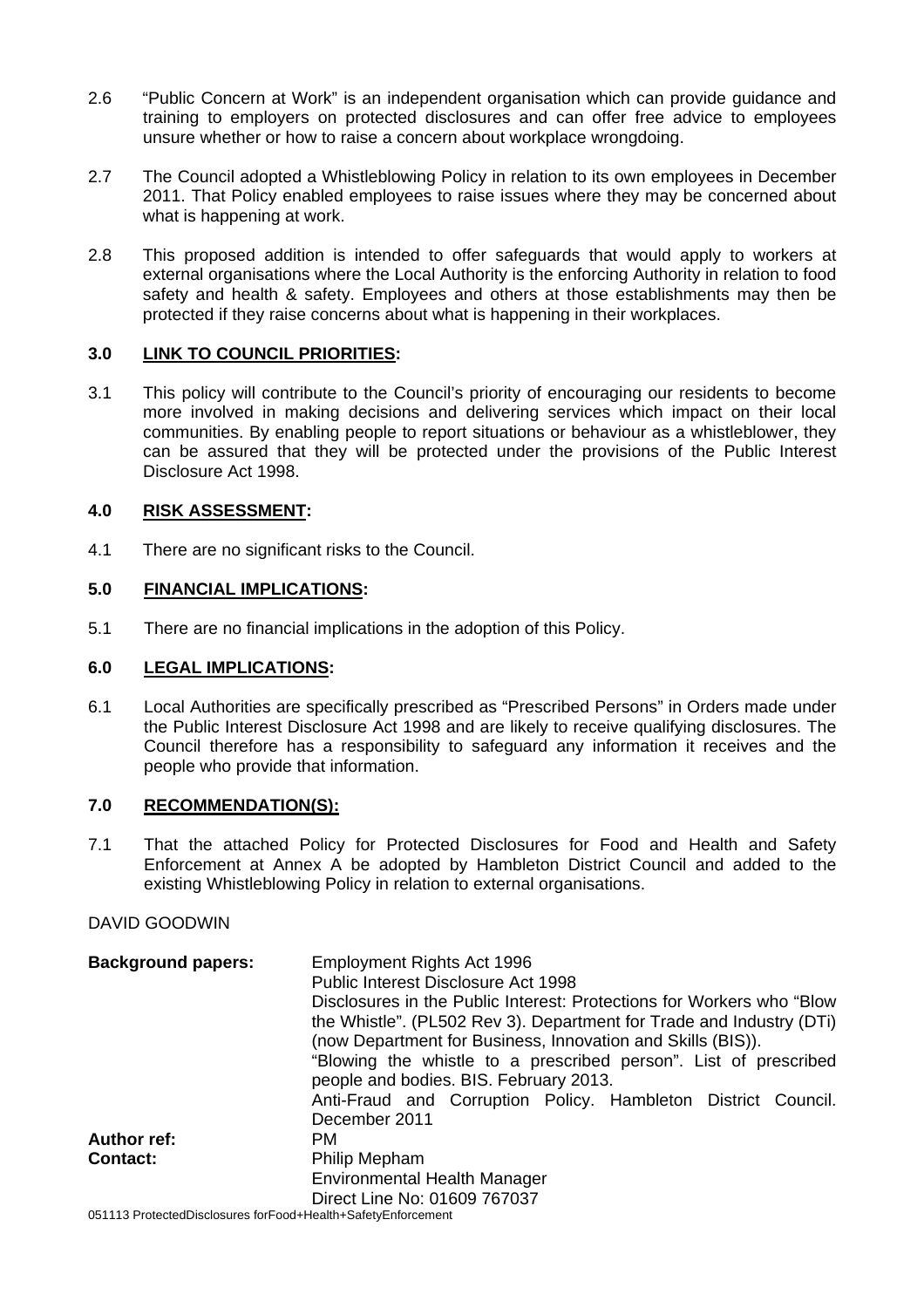# **HAMBLETON DISTRICT COUNCIL**

# **POLICY FOR PROTECTED DISCLOSURES FOR FOOD AND HEALTH AND SAFETY ENFORCEMENT**

Policy on handling disclosures made under the Public Interest Disclosure Act 1998

# **What disclosures qualify for protection under the Act?**

This Act protects workers from detrimental treatment or victimisation from their employer if, in the public interest, they blow the whistle on wrongdoing.

The legislation aims to increase the accountability of organisations in the public, private and voluntary sectors by enabling workers to bring to light wrongdoing confidentially and without detriment to them.

Workers who are aware of wrongdoing in premises where the Local Authority is responsible for enforcement of food safety and health and safety can disclose that wrongdoing with the benefit of the protections the Act affords, if they raise their concerns in accordance with the Act's provisions.

For a disclosure to be protected by the Act's provisions, it must relate to matters that "qualify" for protection under the Act. Qualifying disclosures are disclosures that the worker reasonably believes tend to show that one or more of the following matters is either happening now, took place in the past or is likely to happen in the future:-

- A criminal offence
- The breach of a legal obligation
- A miscarriage of justice
- A danger to the health and safety of any individual
- Damage to the environment
- Deliberate concealment of information tending to show any of the above five matters.

A "qualifying disclosure" to Hambleton District Council will be a "protected" disclosure provided the worker:-

- Makes the disclosure in good faith
- Reasonably believes that the relevant failure relates to matters that may affect the health of any member of the public in relation to
	- a) the consumption of food and other matters concerning the protection of the interests of consumers in relation to food; and
	- b) matters which may affect the health or safety of any individual at work; matters which may affect the health and safety of any member of the public arising out of, or in connection with, the activities of persons at work.
- Reasonably believes that the information disclosed and any allegation contained in it are substantially true

This protection is invoked automatically if the qualifying criteria are satisfied.